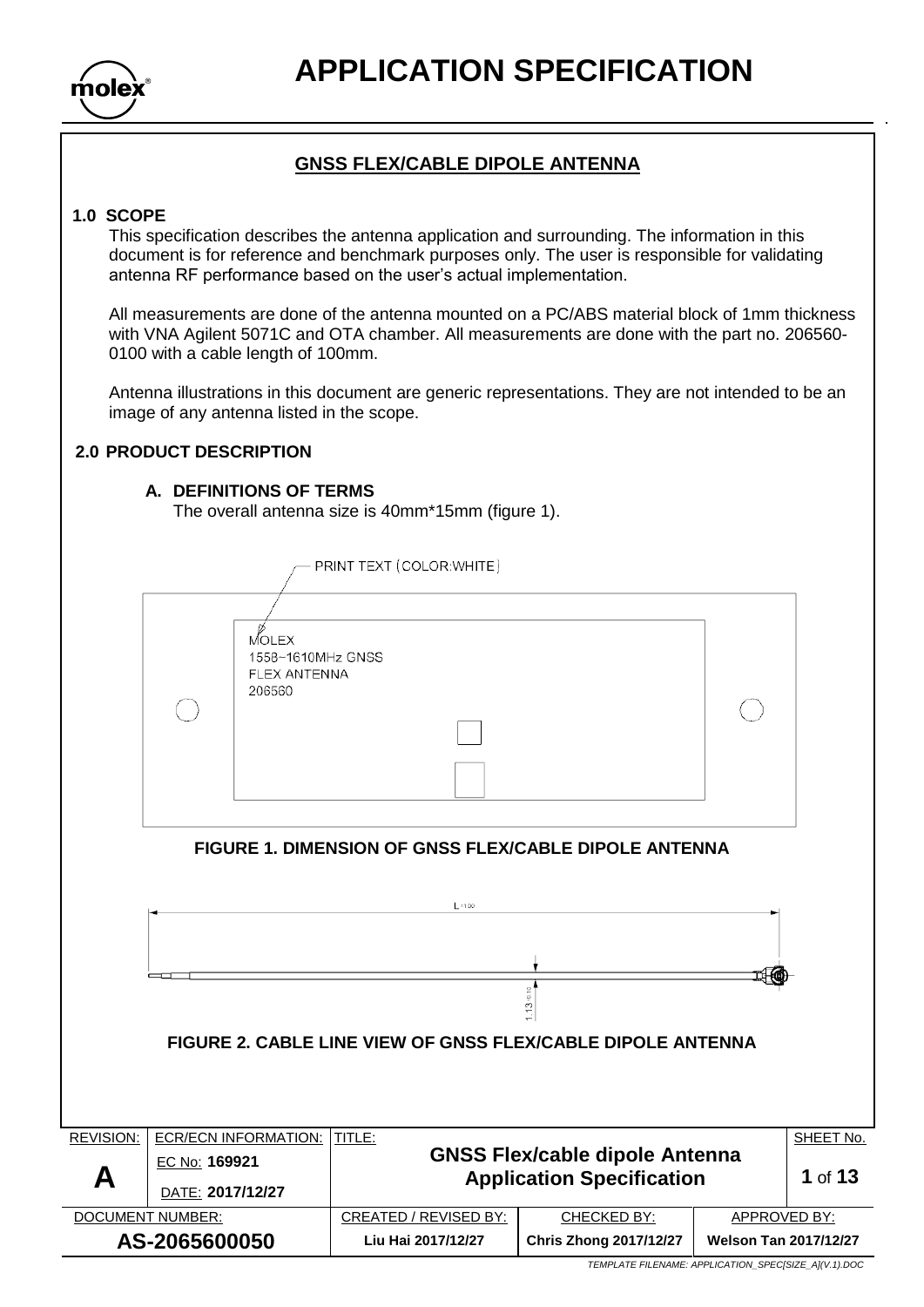

### **B. RF PERFORMANCE OF ANTENNA LOADED WITH PC/ABS MATERIAL BLOCK OF 1MM THICKNESS IN FREE SPACE**



## **FIGURE3.1 ANTENNA LOADED WITH PC/ABS BLOCK OF 1MM THICKNESS**

|                        | <b>TEST CONDITION</b> |                                                                                                                                                                                                                                                                                                                                                                                   | <b>REQUIREMENTS</b> |                  |
|------------------------|-----------------------|-----------------------------------------------------------------------------------------------------------------------------------------------------------------------------------------------------------------------------------------------------------------------------------------------------------------------------------------------------------------------------------|---------------------|------------------|
| <b>Frequency Range</b> | 2.4/5GHz              | $1561 \pm 3$ MHz                                                                                                                                                                                                                                                                                                                                                                  | $1575 \pm 3$ MHz    | $1602 \pm 3$ MHz |
|                        |                       |                                                                                                                                                                                                                                                                                                                                                                                   | $<$ -8 dB           |                  |
|                        |                       | $0.9$ dBi                                                                                                                                                                                                                                                                                                                                                                         | 1 dBi               | 1.37dBi          |
| OTA chamber            |                       | >72%                                                                                                                                                                                                                                                                                                                                                                              | >72%                | >73%             |
|                        |                       | Linear                                                                                                                                                                                                                                                                                                                                                                            |                     |                  |
|                        |                       | 50 Ohms                                                                                                                                                                                                                                                                                                                                                                           |                     |                  |
|                        |                       |                                                                                                                                                                                                                                                                                                                                                                                   |                     |                  |
|                        |                       |                                                                                                                                                                                                                                                                                                                                                                                   |                     |                  |
|                        | Input Impedance       | Antenna loads on PC/ABS housing (thickness<br>1mm) with 100mm; 1.13mm diameter micro<br>coax cable. Measured by VNA5071C<br>Measure antenna on recommended PC/ABS<br>housing through<br>OTA chamber<br>Measure antenna on recommended PC/ABS<br>housing through<br>Measure antenna through the OTA chamber<br>Measure antenna on recommended PC/ABS<br>housing through VNA E5071C |                     |                  |

 DOCUMENT NUMBER: CREATED / REVISED BY: CHECKED BY: APPROVED BY: **AS-2065600050 Liu Hai 2017/12/27 Chris Zhong 2017/12/27 Welson Tan 2017/12/27**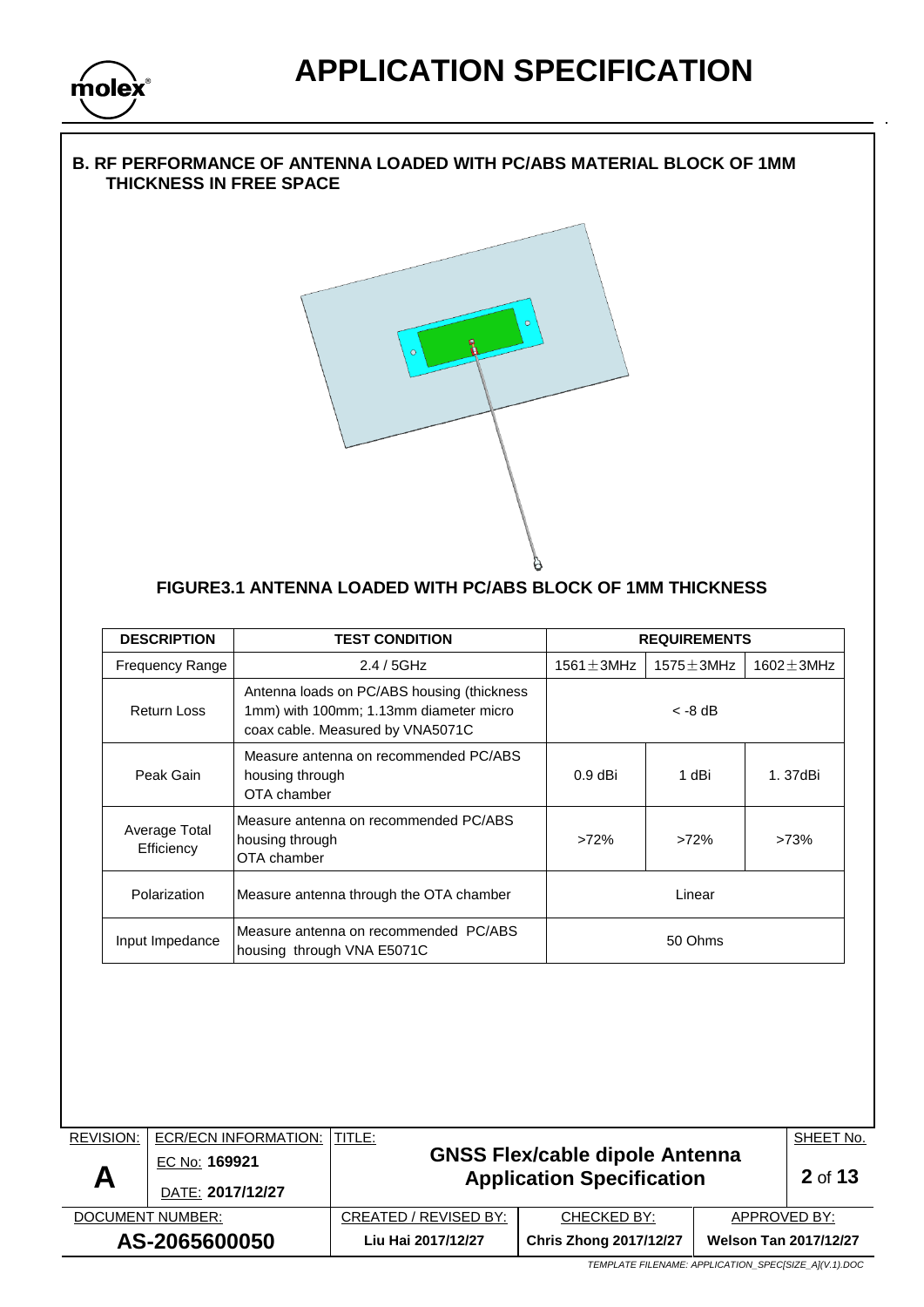molex









| <b>REVISION:</b> | <b>ECR/ECN INFORMATION:</b> | ITITLE:                                                                   |                               |                              | SHEET No. |
|------------------|-----------------------------|---------------------------------------------------------------------------|-------------------------------|------------------------------|-----------|
|                  | EC No: 169921               | <b>GNSS Flex/cable dipole Antenna</b><br><b>Application Specification</b> |                               |                              |           |
| A                | DATE: 2017/12/27            |                                                                           | 3 of 13                       |                              |           |
| DOCUMENT NUMBER: |                             | CREATED / REVISED BY:                                                     | CHECKED BY:                   | APPROVED BY:                 |           |
| AS-2065600050    |                             | Liu Hai 2017/12/27                                                        | <b>Chris Zhong 2017/12/27</b> | <b>Welson Tan 2017/12/27</b> |           |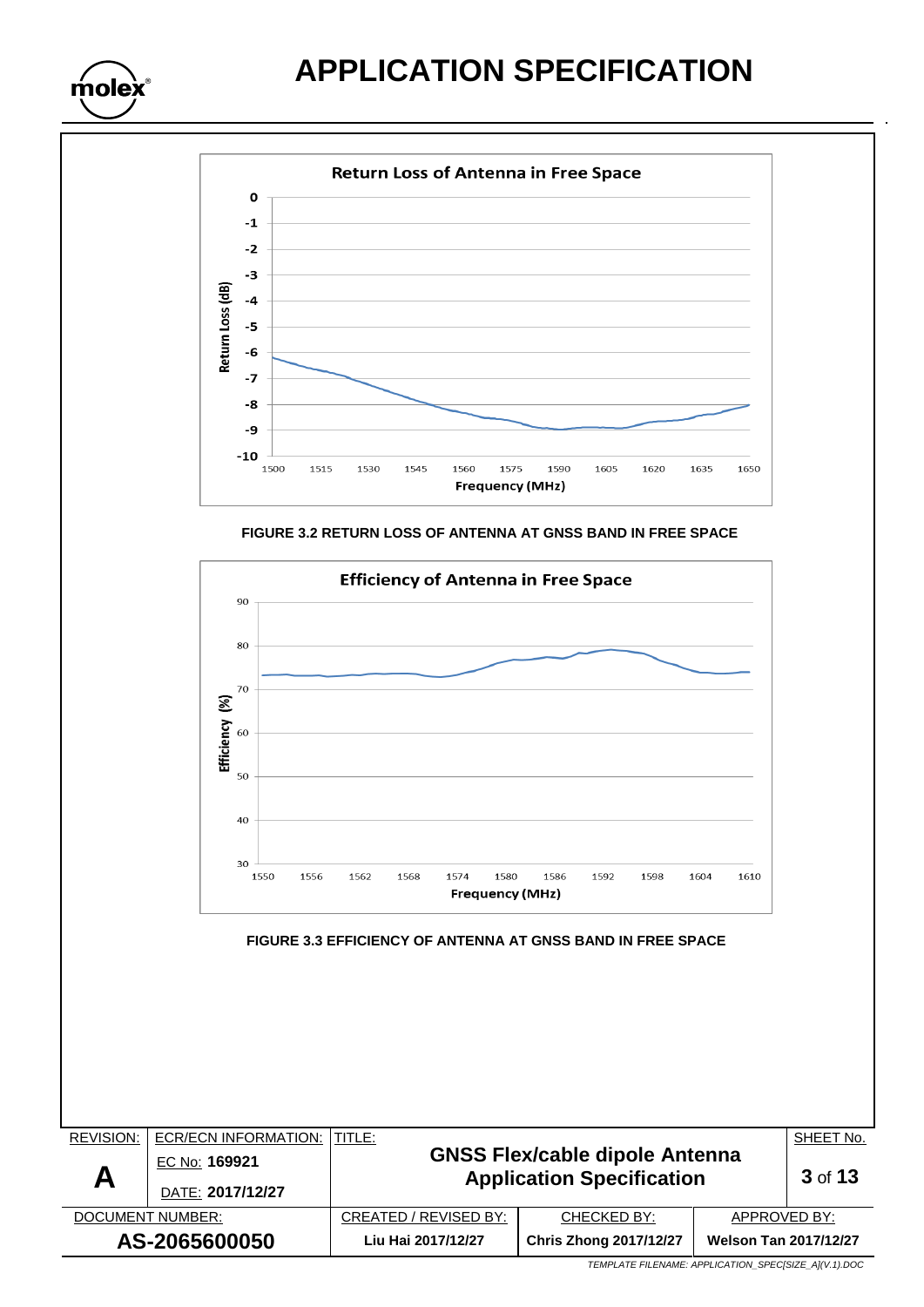

## **3.0 REFERENCE DOCUMENTS**

- ENGINEERING DRAWING AS-2065600050
- PRODUCT SPECIFICATION PS-2065600050
- PACKAGING INFORMATION REFER TO THE MOLEX RELATED PACKAGING DRAWINGS.

### **4.0 RF PERFORMANCE AS A FUNCTION OF IMPLEMENTATION**

### **4.1 ANTENNA RF PERFORMANCE AS A FUNCTION OF DIFFERENT LOCATIONS WITH PARALLEL GROUND**

Four ground locations with parallel ground have been evaluated and these locations are shown in figure 4.1. The PCB size is 90mm\*90mm and we move the PCB to four locations for each test. The antenna performance is better with larger distance between antenna and parallel ground. The minimum distance between antenna and PCB ground is recommended to be 40mm to achieve good RF performance.

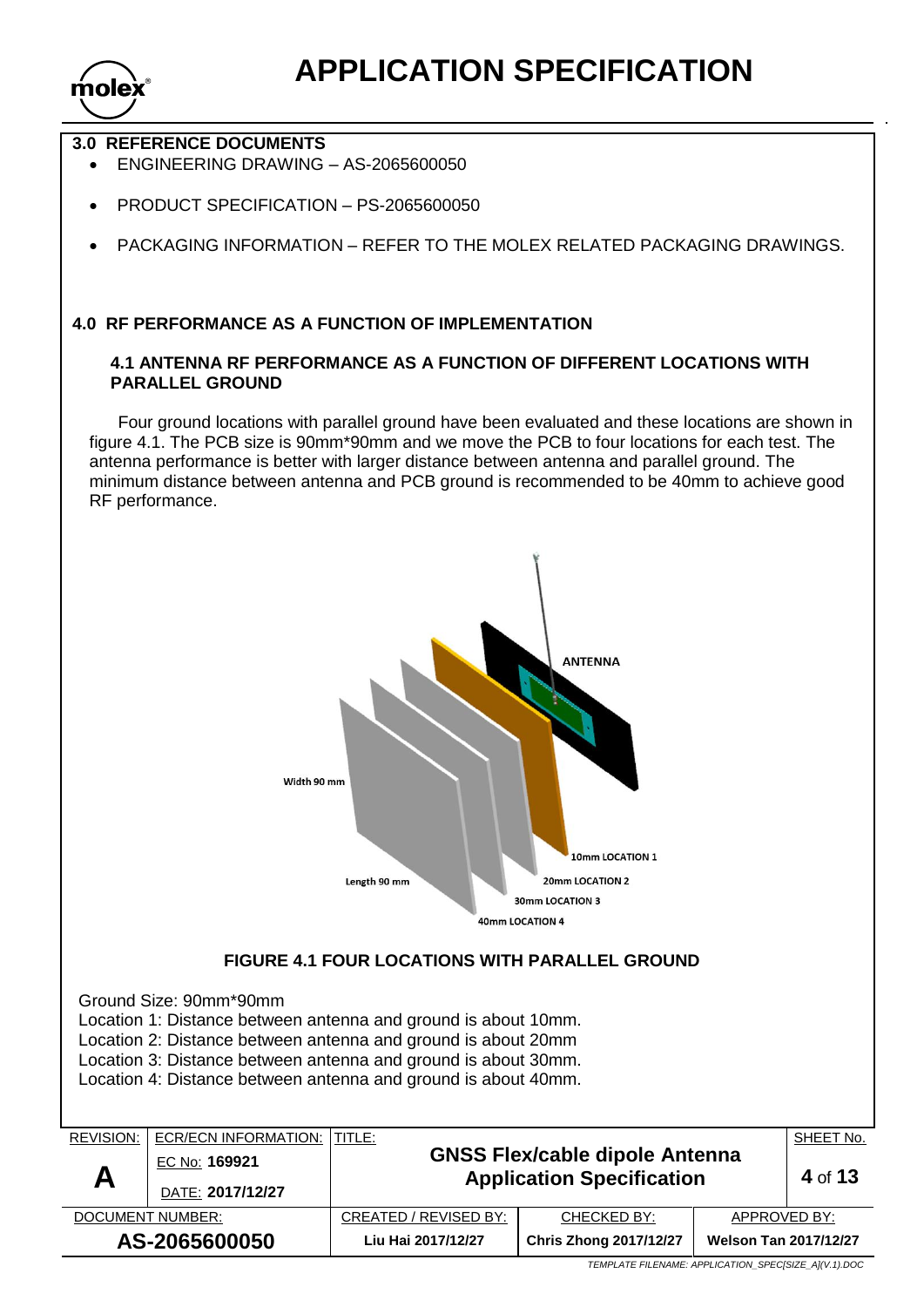



**FIGURE 4.1.1 RETURN LOSS OF ANTENNA AT GNSS BAND AT FOUR LOCATIONS WITH PARALLEL GROUND**



| <b>REVISION:</b> | ECR/ECN INFORMATION: | ITITLE:                                                                   |                               |                              | SHEET No. |
|------------------|----------------------|---------------------------------------------------------------------------|-------------------------------|------------------------------|-----------|
|                  | EC No: 169921        | <b>GNSS Flex/cable dipole Antenna</b><br><b>Application Specification</b> |                               |                              | 5 of 13   |
| A                | DATE: 2017/12/27     |                                                                           |                               |                              |           |
| DOCUMENT NUMBER: |                      | CREATED / REVISED BY:                                                     | CHECKED BY:                   | APPROVED BY:                 |           |
| AS-2065600050    |                      | Liu Hai 2017/12/27                                                        | <b>Chris Zhong 2017/12/27</b> | <b>Welson Tan 2017/12/27</b> |           |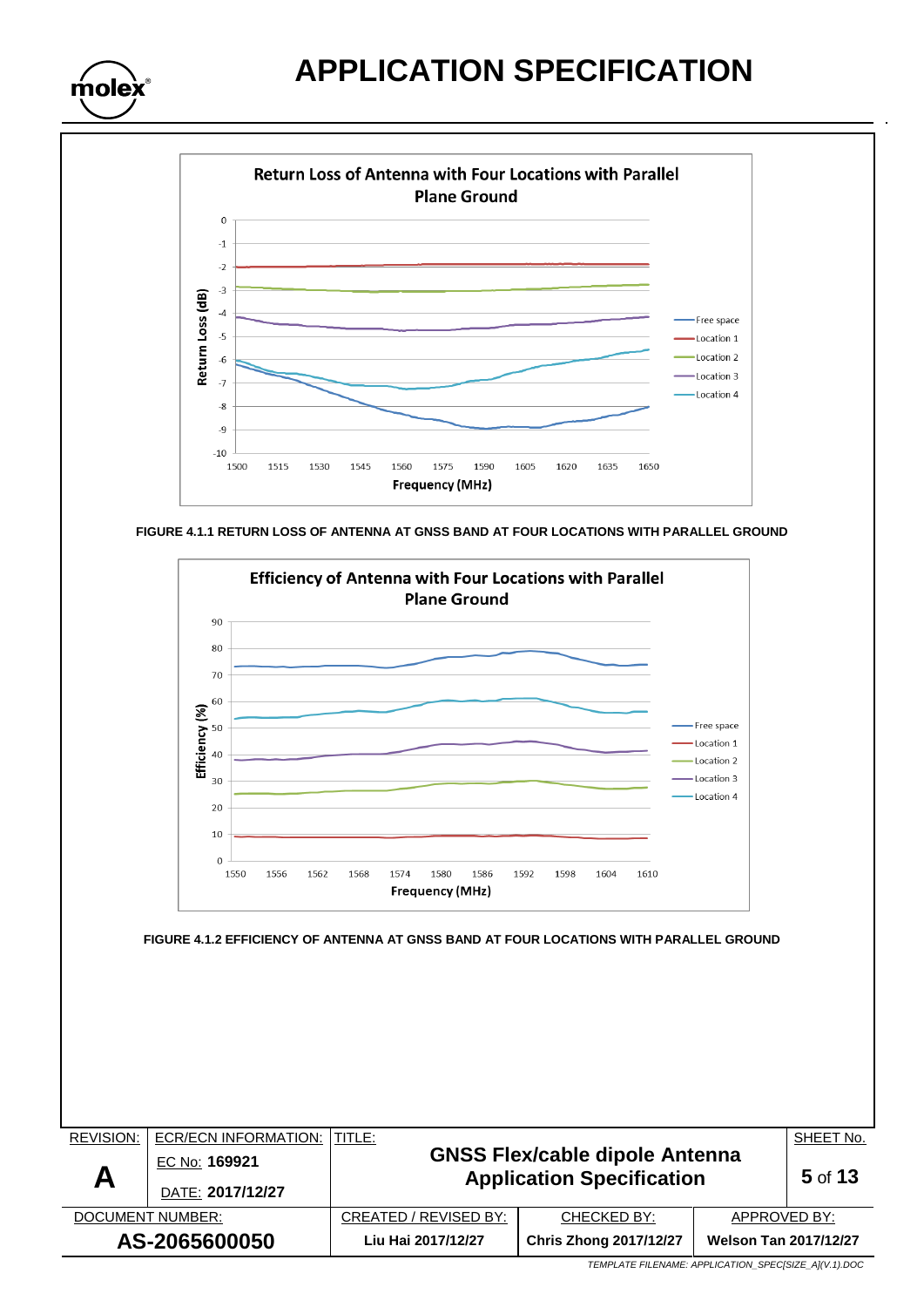

### **4.2 ANTENNA RF PERFORMANCE AS A FUNCTION OF DIFFERENT LOCATIONS WITH VERTICAL GROUND**

 Four ground locations with vertical ground have been evaluated and these locations are shown in figure 4.2. The PCB size is 90mm\*90mm and we move the PCB to four locations for each test. The minimum distance between antenna and PCB ground is recommended to be 10mm to achieve good RF performance.

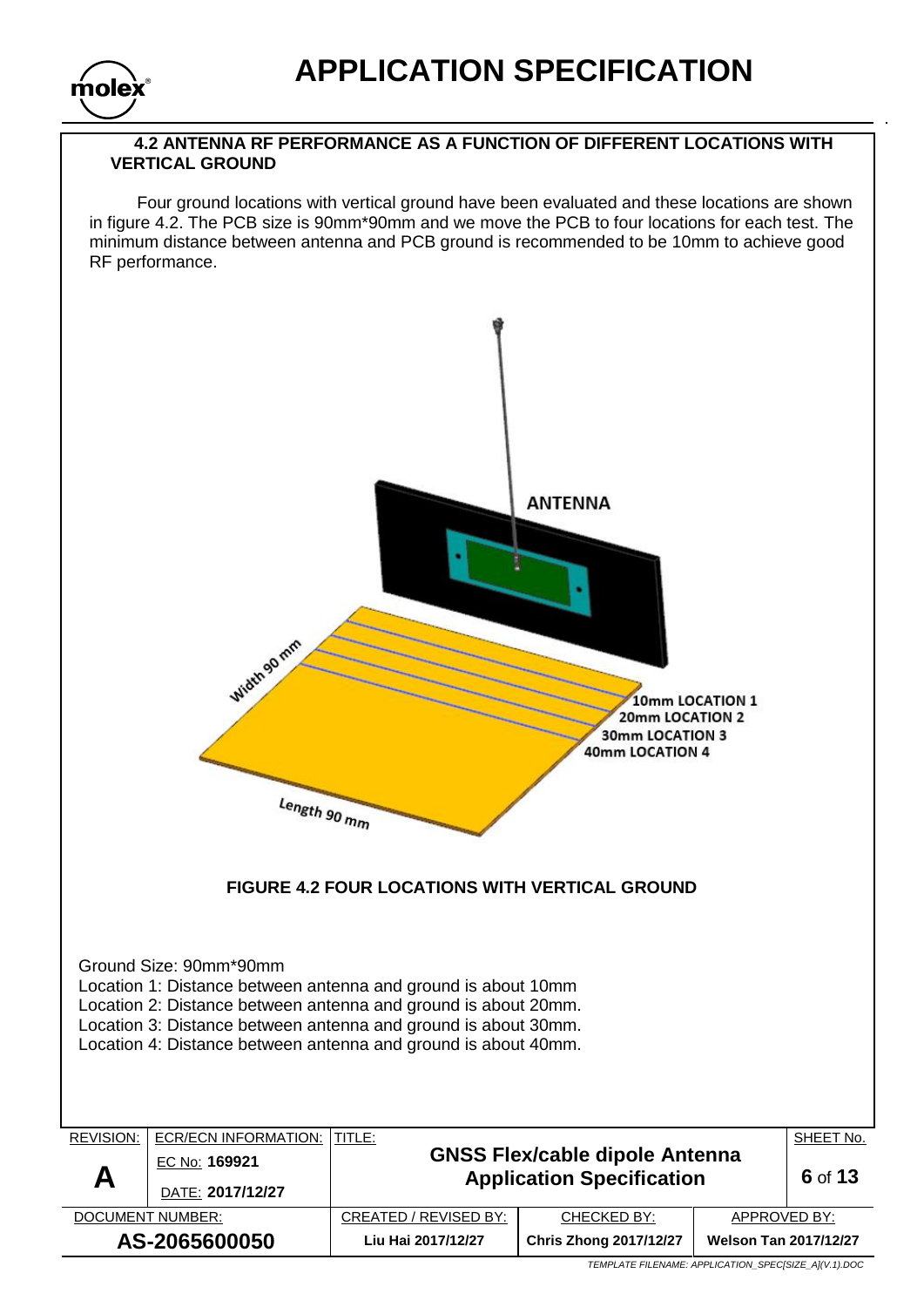



**FIGURE 4.2.1 RETURN LOSS OF ANTENNA AT GNSS BAND AT FOUR LOCATIONS WITH VERTICAL GROUND**



REVISION: ECR/ECN INFORMATION: TITLE: **GNSS Flex/cable dipole Antenna Application Specification** SHEET No. **A** EC No: **169921 7** of **13** DATE: **2017/12/27** DOCUMENT NUMBER:  $\vert$  CREATED / REVISED BY: CHECKED BY:  $\vert$  APPROVED BY: **AS-2065600050 Liu Hai 2017/12/27 Chris Zhong 2017/12/27 Welson Tan 2017/12/27**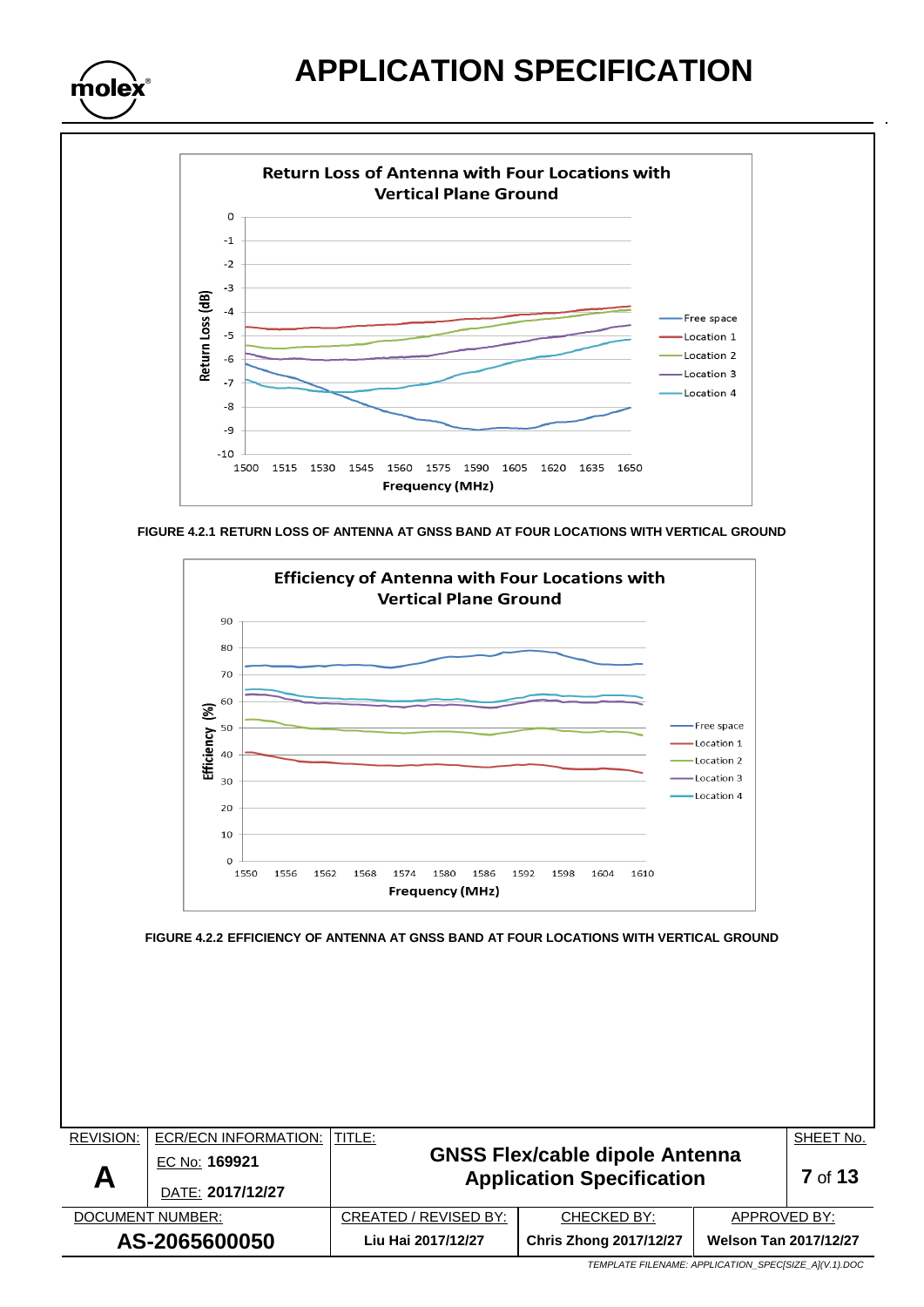

## **4.3 ANTENNA RF PERFORMANCE AS A FUNCTION OF DIFFERENT DISTANCE TO THE GROUND IN THE SAME PLANE AS THE ANTENNA**

Four ground locations with same plane ground have been evaluated and these locations are shown in figure 4.3. The PCB size is 90mm\*90mm and we move the PCB to four locations for each test. The antenna performance is better with larger distance between antenna and parallel ground. The minimum distance between antenna and PCB ground is recommended to be 5mm to achieve acceptable RF performance.

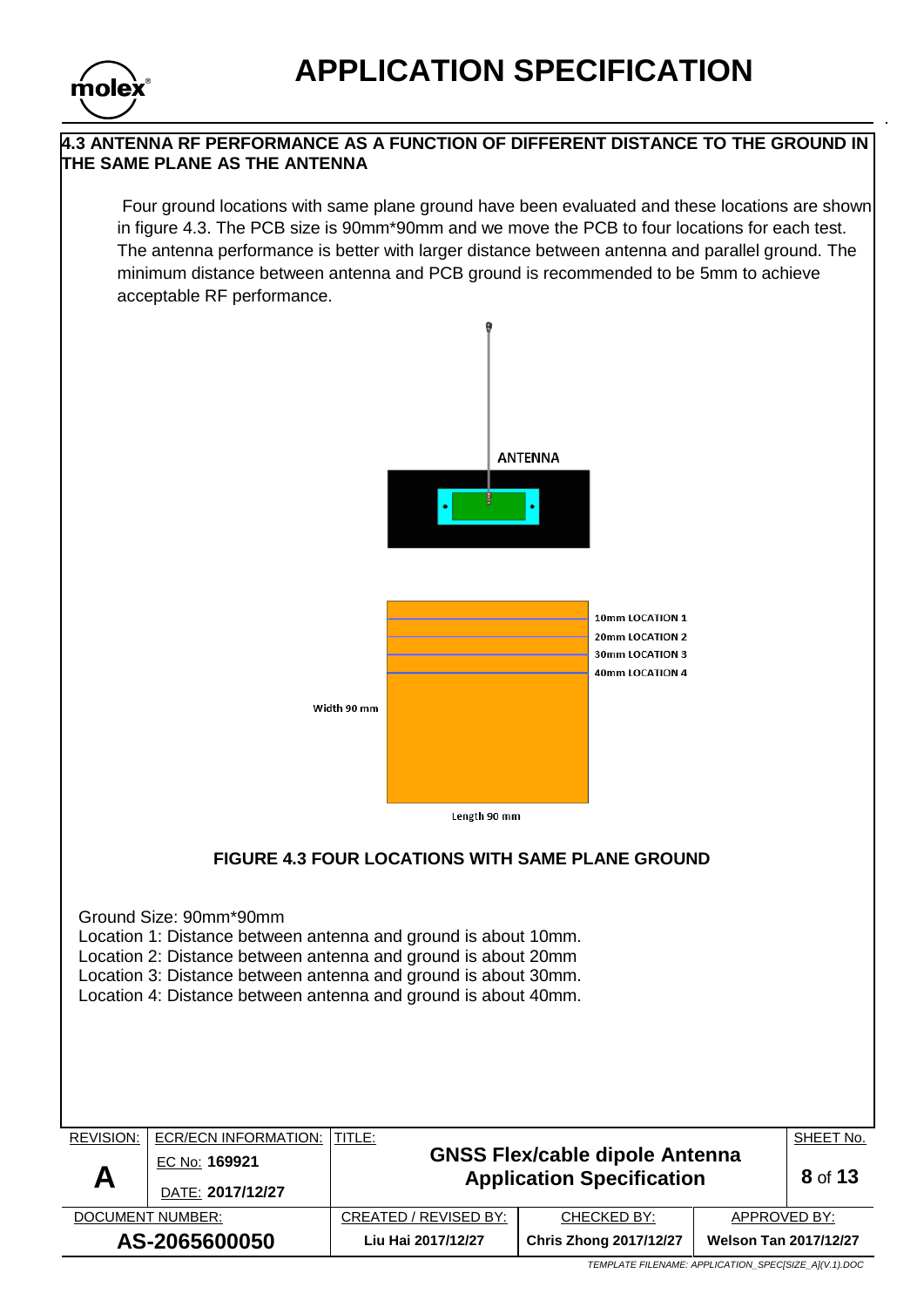



**FIGURE 4.3.1 RETURN LOSS OF ANTENNA AT GNSS BAND AT FOUR LOCATIONS WITH SAME PLANE GROUND**



**AS-2065600050 Liu Hai 2017/12/27 Chris Zhong 2017/12/27 Welson Tan 2017/12/27**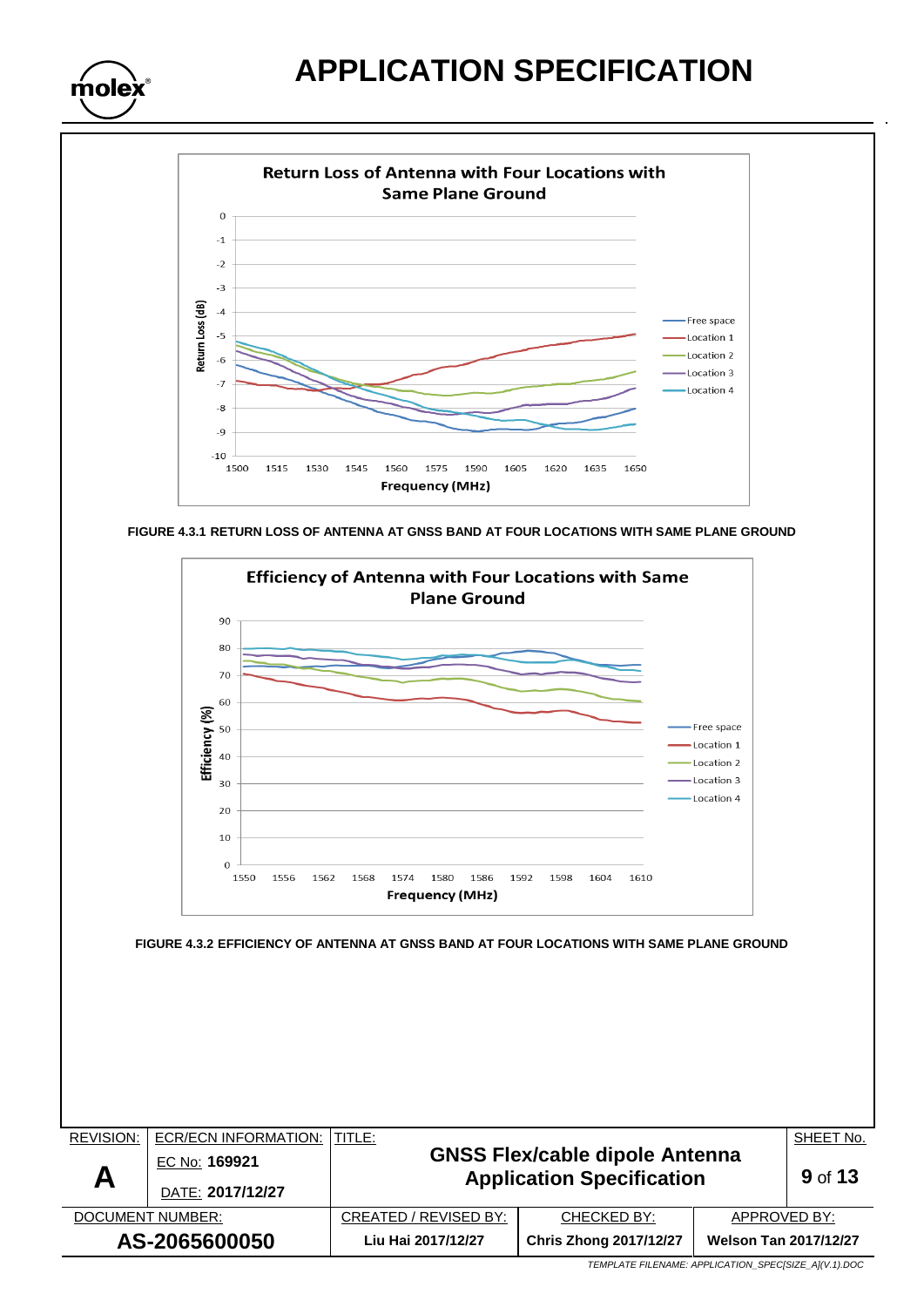

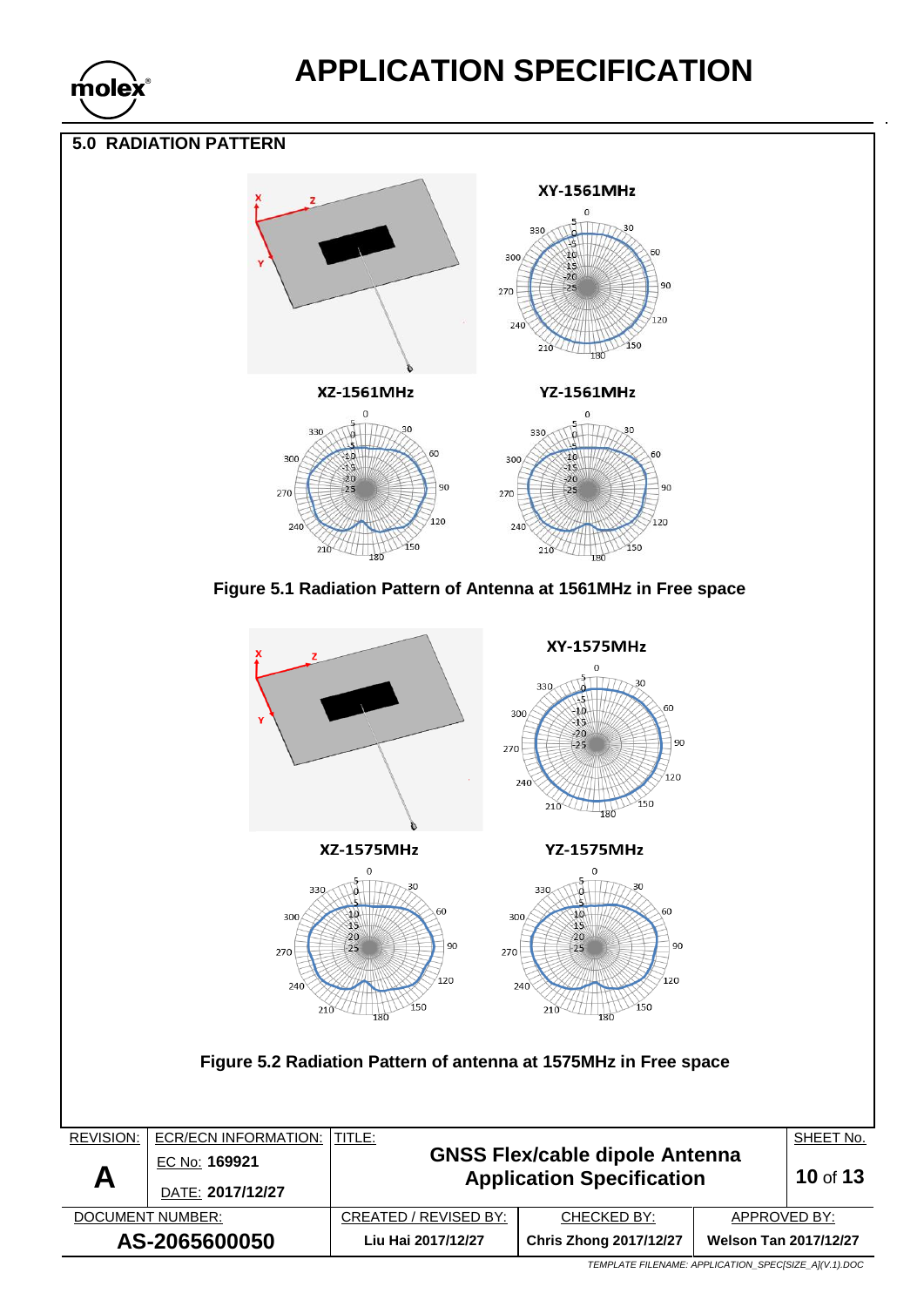

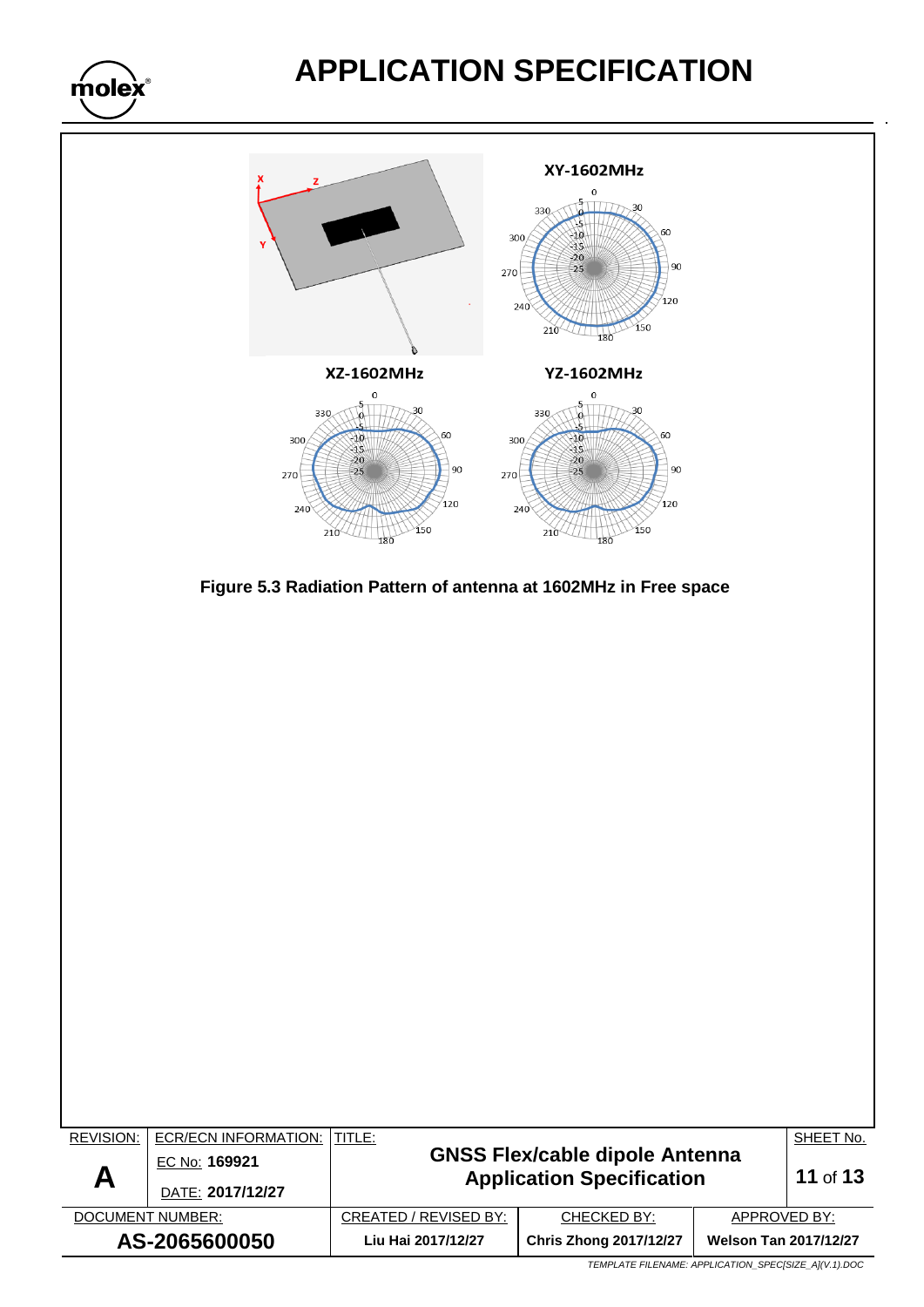

## **6.0 THE ANTENNA PERFORMANCE VARIATION WITH CABLE LENGTH**

## **6.0.1 CABLE LOSS**

| ITEM    | <b>DESCRIPTION</b>     | <b>TEST CONDITION</b>                   | <b>REQUIREMENTS</b> |
|---------|------------------------|-----------------------------------------|---------------------|
|         | <b>Frequency Range</b> | 2.4GHz~5GHz                             | 1575MHz             |
| 6.0.1.1 | Attenuation            | 1m cable measured by<br><b>VNA5071C</b> | $\leq$ 2.5dB/m      |

### **6.0.2 CABLE LENGTH AFFECT THE ANTENNA PERFORMANCE**

 Balance antenna resonance is insensitive by cable's length, but the cable's loss will affect the total efficiency. Refer to 6.0.1

### **6.0.3 FOR EXAMPLE**

|                    | 100mm cable        |                   |                | 300mm cable        |                      |
|--------------------|--------------------|-------------------|----------------|--------------------|----------------------|
| Frequency<br>(MHz) | Efficiency<br>(dB) | Efficiency<br>(%) | Cable Loss     | Efficiency<br>(dB) | Efficiency<br>$(\%)$ |
|                    | X                  |                   | $X$ -LOSS=Y    | Y                  |                      |
| 1550               | $-1.35$            | 73.26             | $0.2m*2.5dB/m$ | $-1.85$            | 65.30                |
| 1555               | $-1.36$            | 73.16             |                | $-1.86$            | 65.21                |
| 1561               | $-1.35$            | 73.33             |                | $-1.85$            | 65.35                |
| 1565               | $-1.33$            | 73.58             |                | $-1.83$            | 65.58                |
| 1570               | $-1.36$            | 73.16             |                | $-1.86$            | 65.20                |
| 1575               | $-1.32$            | 73.83             |                | $-1.82$            | 65.80                |
| 1580               | $-1.17$            | 76.44             |                | $-1.67$            | 68.13                |
| 1585               | $-1.11$            | 77.42             |                | $-1.61$            | 69.00                |
| 1590               | $-1.06$            | 78.27             |                | $-1.56$            | 69.76                |
| 1595               | $-1.04$            | 78.77             |                | $-1.54$            | 70.20                |
| 1600               | $-1.19$            | 76.00             |                | $-1.69$            | 67.73                |
| 1602               | $-1.26$            | 74.85             |                | $-1.76$            | 66.71                |
| 1605               | $-1.32$            | 73.86             |                | $-1.82$            | 65.83                |
| 1610               | $-1.31$            | 74.00             |                | $-1.81$            | 65.95                |

 The data is just for your reference, all accurate performance should be according to the test results in the OTA chamber.

| REVISION:        | <b>ECR/ECN INFORMATION:</b> | TITLE:                               |                                                                           |                              | SHEET No. |
|------------------|-----------------------------|--------------------------------------|---------------------------------------------------------------------------|------------------------------|-----------|
|                  | EC No: 169921               |                                      | <b>GNSS Flex/cable dipole Antenna</b><br><b>Application Specification</b> |                              | 12 of 13  |
| A                | DATE: 2017/12/27            |                                      |                                                                           |                              |           |
| DOCUMENT NUMBER: |                             | CREATED / REVISED BY:<br>CHECKED BY: |                                                                           | APPROVED BY:                 |           |
| AS-2065600050    |                             | Liu Hai 2017/12/27                   | <b>Chris Zhong 2017/12/27</b>                                             | <b>Welson Tan 2017/12/27</b> |           |